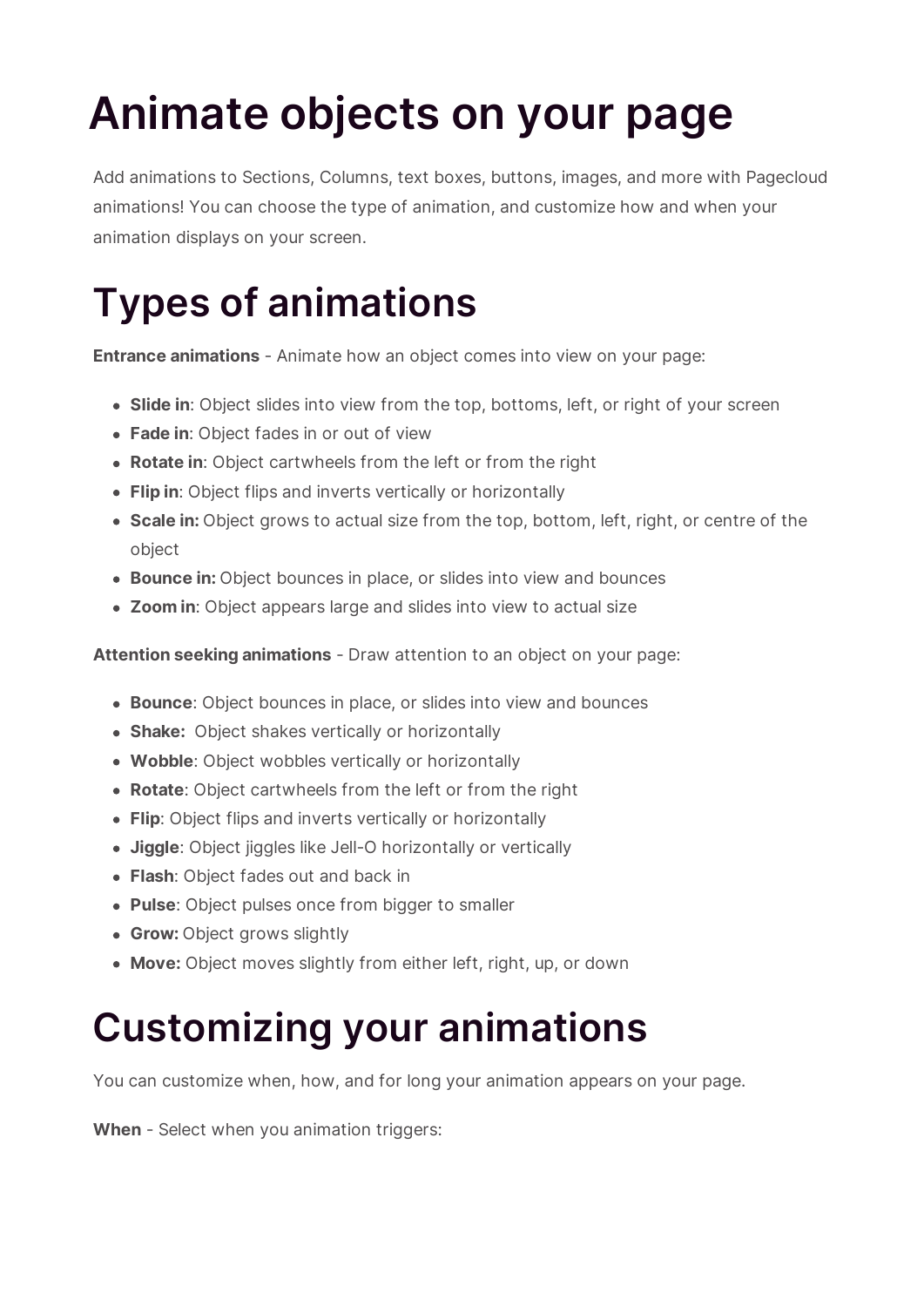Note: Entrance animations are only triggered on scroll.

- **Onscroll**: Animation triggers when the user scrolls
- **Onclick**: Animation triggers when the user clicks the object
- **Onload**: Animation triggers when the page loads
- **Hover**: Animation triggers when user hovers mouse over object

Note: The **Hover** animation trigger works on desktop only.

**How** - Select how you want you animation to appear. This action depends on the type of animation you have chosen.

**Delay** - Choose how long of a delay you want before the animation triggers

**Duration** - Choose how long you want the animation to last

#### **Applying an animation to an object**

You can animate any object on your page using your Editing Menu

- 1. Click on the object, Section, Column, etc. that you wish to animate
- 2. Navigate to your Editing Menu and click the Animation tab
- 3. Choose the type of animation you wish to apply to the object
- 4. Customize your animation
- 5. Preview your animation by clicking the preview button in your Editing Menu
- 6. Save your page

Note: Animations applied to objects or Sections desktop will automatically apply to mobile and vice versa.

### **Reduce motion accessibility setting**

Users can request that the system minimize the amount of non-essential motion it uses. Pagecloud animations will not work for anyone who has enabled this setting. The setting can